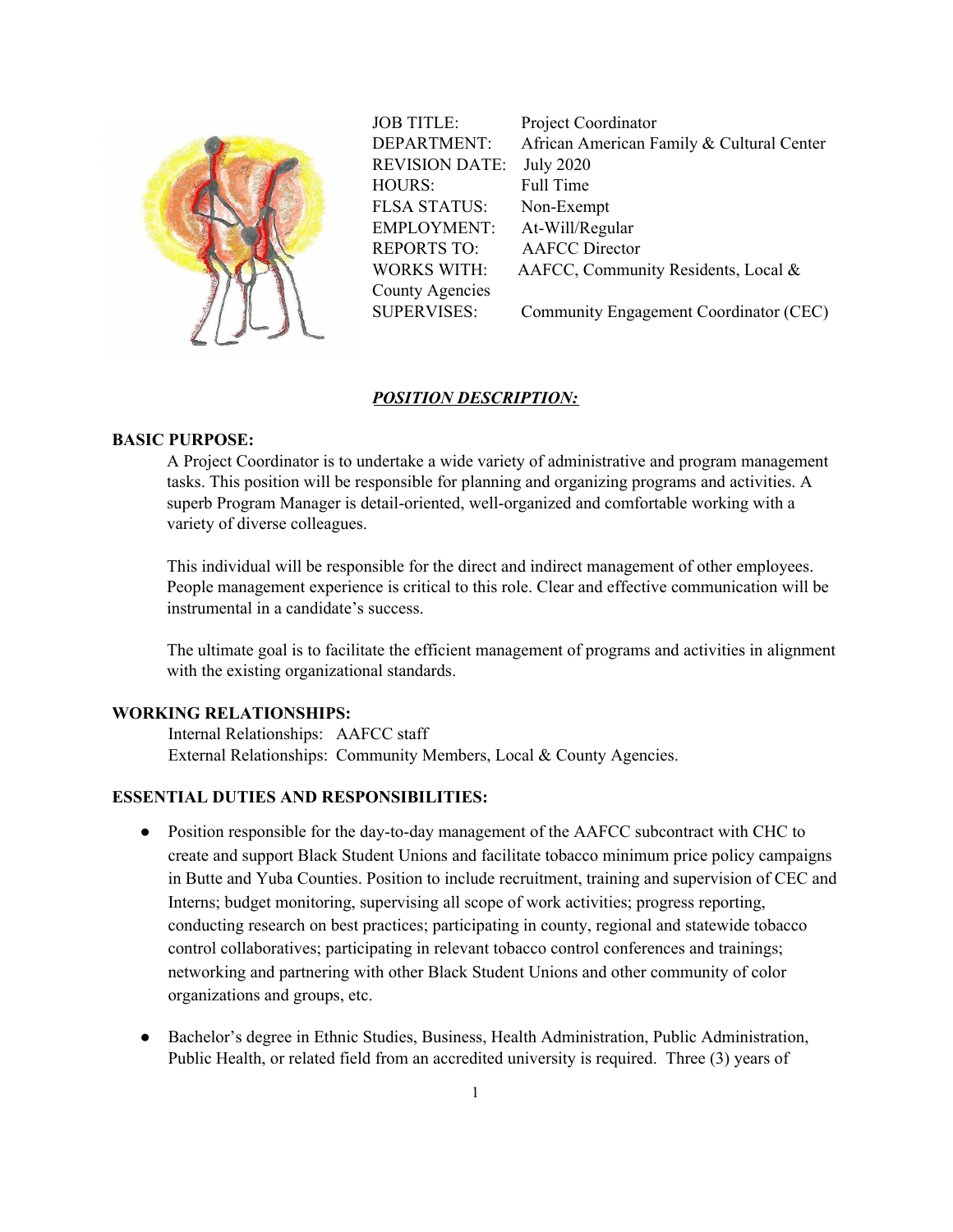experience in developing and managing a health or human services program or component of a program; three (3) years of experience in a collaborative endeavor; and at least two (2) years' experience in a supervisory capacity; or a combination of work experience and education indicating an ability to fulfill the requirements of the position is required. Knowledge of health disparities and/or social justice issues preferred.

- Project Coordinator must have a valid California Driver's License and Proof of Insurance and ability to travel throughout the State as needed.
- Nothing in this job description restricts management's right to assign or reassign duties and responsibilities to this job at any time.

# **EDUCATION and/or EXPERIENCE:**

- Bachelor's degree in Computer Science, Business or a related field preferred;
- Project Management Profession (PMP) certification preferred

#### **OR**

- 3-5 years of project management experience; AND
- Two (2) years behavioral or social services counseling experience, or an equivalent combination of education and experience. A Bachelor's degree may be substituted for the required two (2) years' experience.

#### **SKILLS and KNOWLEDGE:**

- Proven ability to solve problems creatively
- Strong familiarity with project management software tools, methodologies, and best practices
- Experience seeing projects through the full life cycle
- Excellent analytical skills
- Strong interpersonal skills and extremely resourceful
- Proven ability to complete projects according to outlined scope, budget, and timeline
- Knowledge of prevention and intervention strategies of mental health issues.
- Knowledge of prevention and intervention strategies for alcohol and drug issues.
- Knowledge of counseling techniques and procedures, and professional rules of conduct.
- Knowledge of community service agencies and other governmental assistance programs.
- Knowledge of county, state and federal statutes, rules, ordinances, codes and regulations.
- Knowledge of county and department policies and procedures.
- Knowledge of the principles and practices of file and records management.
- Skill in presenting alcohol, drug, and mental health information to juveniles, adults and the general public.
- Skill in interacting with people of different social, economic and ethnic backgrounds.
- Skill in assessing and prioritizing multiple tasks, projects and demands.
- Skill in working within deadlines to complete projects and assignments.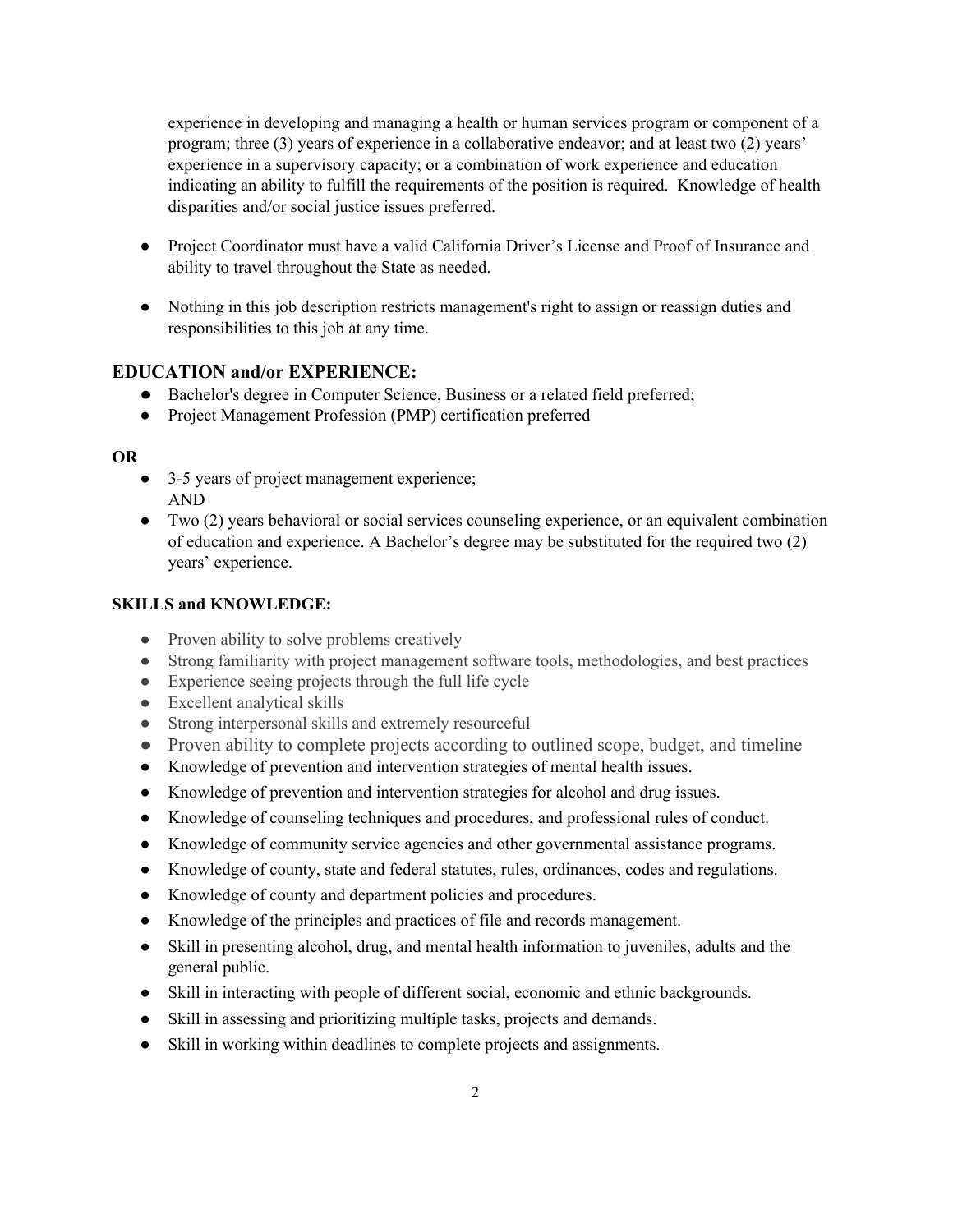- Skill in establishing and maintaining effective working relations with co-workers, community members, and representatives from other agencies.
- Skill in operating a personal computer utilizing a variety of software.

#### **LANGUAGE ABILITY:**

Ability to read and interpret documents. Ability to comprehend written and oral instructions. Ability to write reports and general business correspondence. Ability to effectively present information and respond to questions from co-workers, managers, clients, and the general public. Ability to speak effectively and clearly while on the telephone.

## **MATHEMATICAL SKILLS:**

Ability to add, subtract, multiply, and divide. Ability to perform these operations using units of American money.

## **REASONING ABILITY:**

Ability to apply common sense understanding to carry out instructions furnished in written and oral form.

## **PHYSICAL DEMANDS:**

The physical demands described here are representative of those that must be met by an employee to successfully perform the essential functions of this job. Reasonable accommodations may be made to enable individuals with disabilities to perform the essential functions.

The following lists physical demands an employee will perform on a regular basis:

| Sitting                    | Reach with hands and arms |
|----------------------------|---------------------------|
| Walking                    | Talking and/or hearing    |
| Viewing a computer monitor | Twisting                  |
| Keyboarding/Typing         | On the phone              |
| Reading                    |                           |

The following lists physical demands an employee may perform on an occasional basis:

Standing Stoop, kneel crouch or crawl Handwriting Lifting (average weight 25 lbs.)

75% duties are performed inside with climate control.

This position regularly requires being able to work at close vision (clear vision at 20 inches or less); distance vision (clear at more than 20 feet).

The typical noise level in the work environment of this position is of moderate notice. On occasion, you may be subject to a loud noise level from the accumulation of activity in the lobby area. Ability for auditory distinction during load peak times. **TRANSPORTATION:**

#### 3